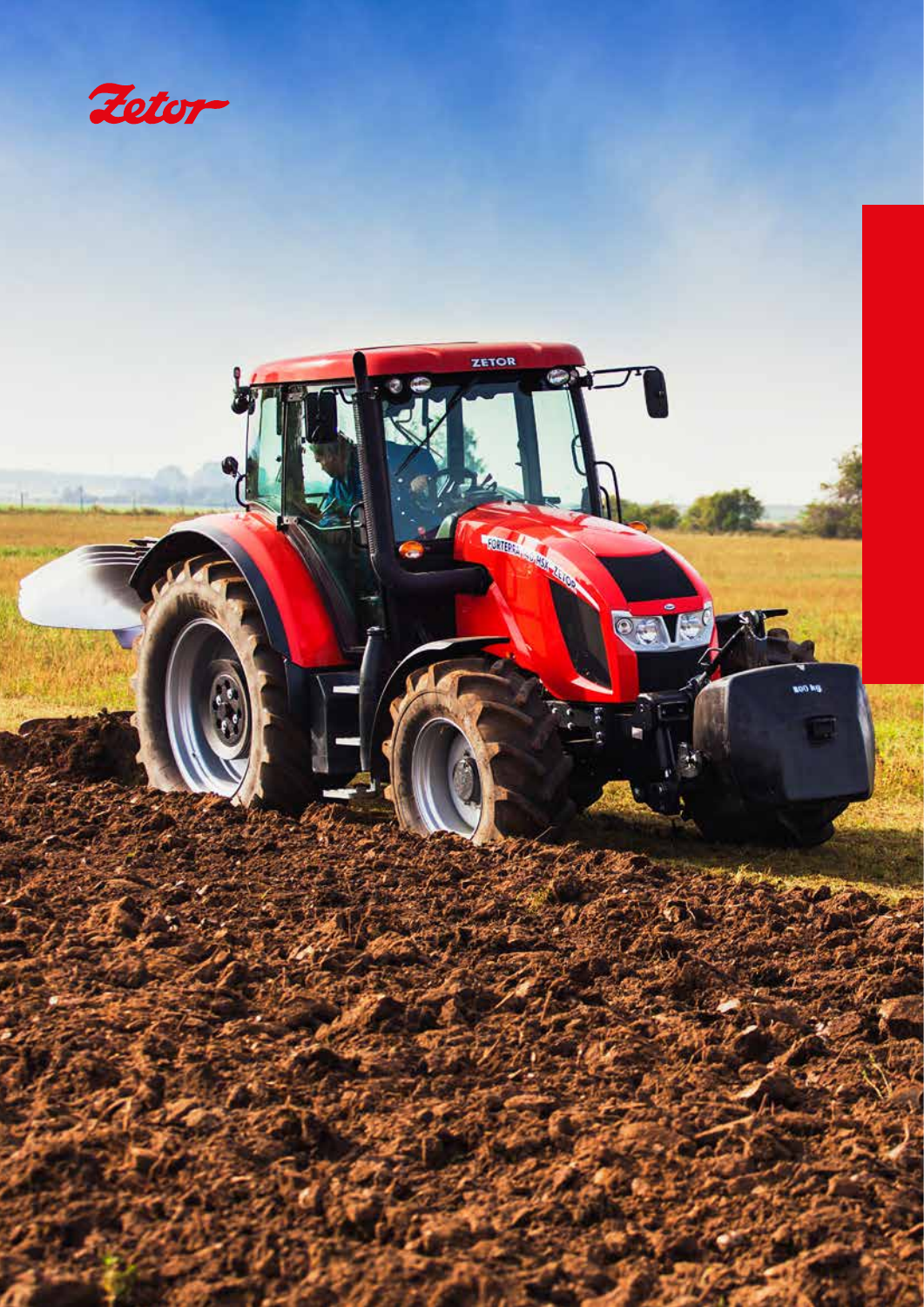# **FORTERRA** range

**Construction of FORTERRA tractors has been adapted accordingly – these are robust, heavy weight tractors. Due to very good torque parameters, they are appreciated as hard workers and excellent value for money. FORTERRA tractors are unbeatable in terms of operational costs.**

The ZETOR **FORTERRA** models offer engine powers in a range 130-140 HP, which makes it a very strong.

**FORTERRA HSX** is equipped with the most up-to-date technology: the latest Powershuttle generation, a new five-speed gearbox with three-stage multiplier, a more powerful hydraulic system, HitchTronic three-point hitch controls, LCD display, safety driver's seat and more.

### **ENGINE**

The exceptional popularity of ZETOR engines is based on low fuel consumption, high reliability and simple design – these reward the customer not only with low purchase costs, but also low operating costs and great reliability. The 16-valve engines obtained one of the best evaluations in a stringent test carried out by the German Agricultural Association (DLG). Tractors with these engines therefore rank among the most economical in the market.

## **GEARBOX**

#### FORTERRA 135

The classic, four-speed, fully synchronized gearbox in FORTERRA tractors, supplemented with two speed ranges and a three-stage multiplier (24/18), features larger gears and bearings for a good service life. Gears are suitably spaced with seven speeds available within the operating range from 6–12 kph.

#### FORTERRA HSX 140

A five-speed gearbox with two driving speed ranges, a three-stage multiplier and a reverser under load (30/30) satisfies the demands of users requiring a higher level of comfort. The pair of wet disk clutches is reliable with smooth reversing. The working range offers nine speeds.

## **HYDRAULICS**

Two auxiliary hydraulic cylinders ensure uniform tractor loading and maximum lifting force, up to 77 kN for FORTERRA 135 and up to 85 kN for FORTERRA HSX.